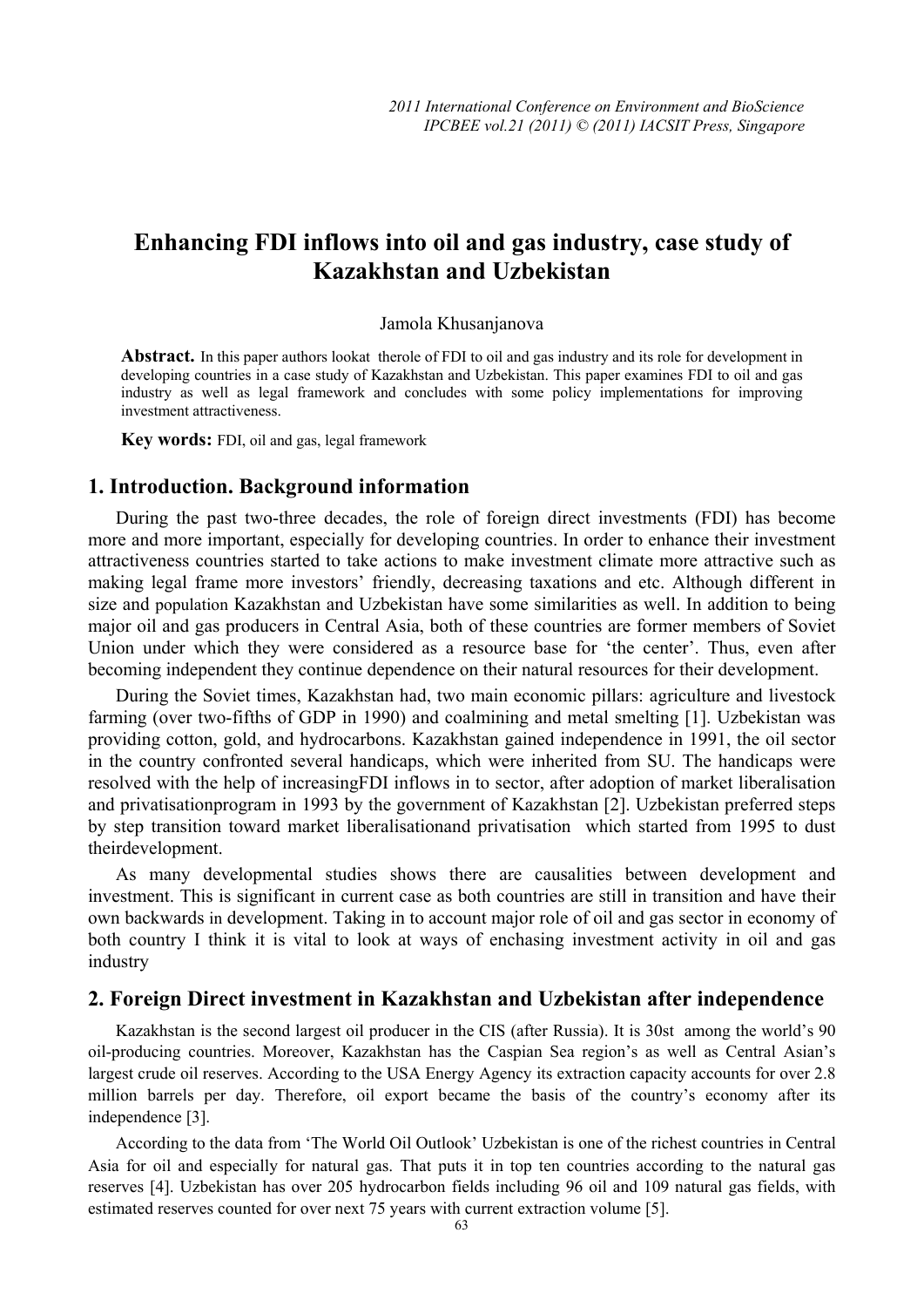Rich oil and gas resources, as well as export of natural resources provides growth of Kazakhstan's GDP, which on average grew about 9 percent during 2003 - 2007.However,although Uzbekistan exports less oil and gas,its GDP growth rates are higher compare to Kazakhstan.

#### <Figure 1 about here>

Both Kazakhstan and Uzbekistan after independence start to attract foreign capital to their economy. However, due to different circumstance, this process had different outcomes and scales in both countries. While both countries have received FDI, the investment amounts have differed markedly. Cumulative FDI amounts into Kazakhstan from 1993 to 2005 were over US\$19 billion; Uzbekistan's cumulative FDI amounts for the same time period were US\$1.3 billion [6]. Graph 2 indicates these differences in share of FDI in GDP of both countries.

The reason of existingdifferences in FDI amountis that both of the countries have different approaches to the legislative framework. On one hand Kazakhstan had started its market liberalization earlier, with rapid and dynamic changes in all related areas. Consequently, the government of Kazakhstan had adopted series of legislative acts and law which has shaped its legislative framework, and improved its investment attractiveness.

### <Figure 2 about here>

On the other hand, Uzbekistan took step by step approach to liberalise its market. Therefore, it managed to keep its market relatively less liberal for certain period. In Uzbekistan first acts regarding to the enchasing investment attractiveness and improvement of investment climate were done by adopting series of act and laws mainly starting from 1996-1997. The most important of them are:

- the law of Republic Uzbekistan 1998, № 609-1 "About foreign investments";
- the law of Republic Uzbekistan 1998, № 611-1 "About guarantees and measures of protection of the rights of foreign investors";
- the law of Republic Uzbekistan 1996, № 263-1 "About external loans";
- the law of Republic Uzbekistan 1994, "About bowels";
- the law of Republic Uzbekistan 1998, № 719-1 "About investment activity";
- the decree of the President of Republic Uzbekistan 1998, "About measures on perfection of the mechanism of realisation of projects with foreign investments";
- the decree of the President of Republic Uzbekistan 2000. "About measures on attraction of direct foreign investments into investigation and an oil recovery and gas";
- the decision of the Cabinet of Republic Uzbekistan № 1from 2000, "About the state monitoring of a course of realisation of the projects included in the investment program of Republic Uzbekistan"

It should be noted that in case of Kazakhstan those legislative acts were adopted and implemented much earlier.

### **3. Legal framework**

While taking closer look in particular at legal acts which shape legal framework of both countries in oil and gas industries differences can be noted as well.Regarding to the legal framework of Kazakhstan**,** there are two main pieces of legislation regulating foreign investment into the energy sector. One is "Republic of Kazakhstan Law on Petroleum" (June 1995) and the second is the "Law on surface and use of subsurface" (January 1996). Both laws have been changed since their acceptance and became much liberal [2].

The sub surface law outlines the rules and regulations for an investor to acquire a subsurface use right. In Kazakhstan's legal framework the subsurface use right is the equivalent to a license or concession in other jurisdictions [2]. In oil and gas projects, it is grounded upon execution of a "Hydrocarbon contract" between the "Complementary body", i.e the Kazakhstan Ministry of Energy and Mineral resources and the producer known typically as a "Contractor". Existing petroleum law is some ways an addendum to the subsurface law in that it regulates oil and gas projects only. Moreover, oil and gas companies in Kazakhstan are privatized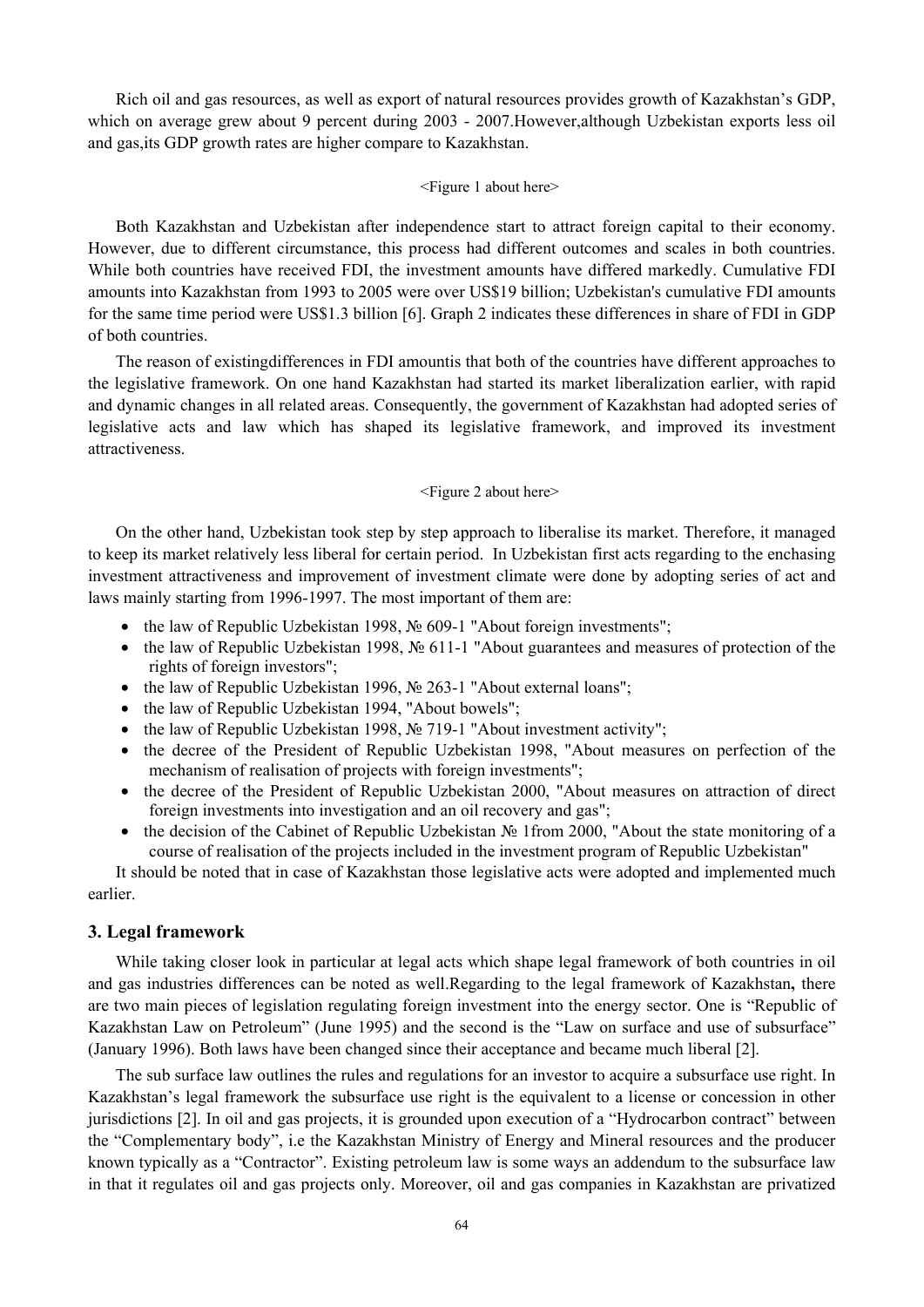and act independently from each other. They are characterized as horizontally integrated companies, some of which are even owned by foreign investors.

In a contrast with Kazakhstan oil and gas companies, Uzbekistan's oil and gas producing companies are state owned and gathered in the vertically integrated "Uzbekneftegas" national holding company. It is the only actor in Uzbek legislation, which is authorized to sign oil and gas exploration contracts with foreign companies. [?] It acts as a participant in joint ventures and supervises all petroleum operation within country [6]. Moreover, this company is state nominated as state co-venture in exploration and production ventures with foreign investors; also it is a 'Complementary body', which regulates oil and gas operations. Foreign investors however, might consider this type of dual role as both producer and regulator as a conflict of interest [7].

The legislative framework in Uzbekistan, in a contrast to Kazakhstan, is less liberal. For example, the articles 3-4 and 7 of 'Subsoil law' of Uzbekistan gives authority to the President, Cabinet Ministers, local authorities, and specially designed state agencies to terminate actions of foreign investors. In addition to these powers, article 4 of the law on natural monopolies also gives power to regulatory oversight for natural monopolies to the state. The law on subsoil (September 1994) and its amendments set out Uzbekistan's framework of statutes governing the exploration and development of all subsoil resources, including hydrocarbons and other minerals. Article 19 of the subsoil law provides many excuses for the government to terminate foreign investors' license on exploration and producing.

Perhaps, on one hand this type of authoritativeness in monitoring actions with FDI does lead to more benefits for the host country, consequently to more development. On the other hand it does not enhance investment attractiveness of the industry. Joint ventures on an oil recovery and gas, created with participation of the foreign companies which are carrying out search and prospecting works on oil and gas, are released from

- payments of the profit tax for a period of 7 years from the oil recovery or gas beginning. After the specified term the rate of the profit tax of the specified joint ventures is established at a rate of 50 percent from the current rate;
- obligatory sales of currency gains from realisation of production received from primary activity;
- payments of the tax to property and on incomes of foreign participants of individual share in joint ventures.

Thus, in Uzbekistan the attractive investment climate and favorable conditions for attraction of the foreign capital to oil and gas branch of the economy is growing.

In Uzbekistan unprecedented privileges to the foreign companies which have expressed desire to work in branches of thermal power station of the country have legislatively been fixed. For example, since May, 2002 in Uzbekistan it are given to foreign investors:

- The exclusive right on carrying out of resource searching activity and the subsequent working out of the revealed deposits;
- The right of priority to reception of new territory for continuation of works:
- The right of primary processing of raw materials, export of oil, gas and produced products;
- The right to reception in specially stipulated cases of compensation before the expenses suffered by the companies;

For the foreign companies considerable tax and customs privileges, up to full cancellation of all fiscal payments operating in the countries till the moment of a recoupment of the enclosed capital are entered;

Basically our findings from comparative case study of two countries suggest that, foreign direct investment lead to economic growth however, on order to reach its optimal outcomes certain conditions should be created. To the foreign investors realising investment projects in the territory of Republic of Uzbekistan, considerable privileges and stability of conditions of the agreement are guaranteed. However, as most of the literature suggest there is still numerous actions to be done.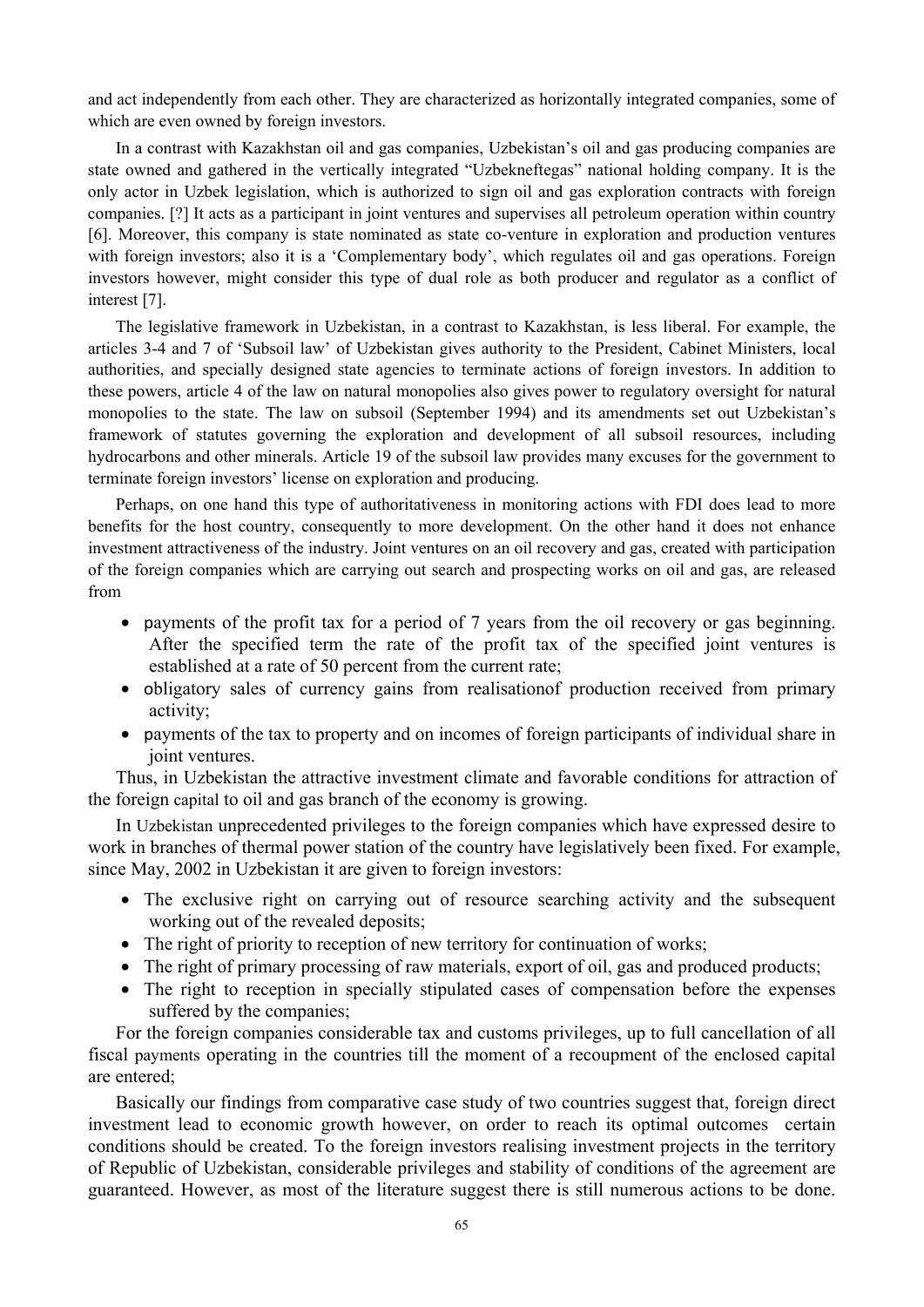For example, in Uzbekistan process of liberalisation still needs to be carried on. In terms of taxation system flexible taxation systems regarding to the richness of oil fields and season of year should be implemented.

## **4. Acknowledgment:**

This research was supported by WCU (World Class University) program through the National Research Foundation of Korea funded by the Ministry of Education, Science and Technology (Grant Number: R32-20077).

# **5. Bibliography:**

- [1] Pomfret, Richard (1995): *The Economics of Central Asia* (Princeton University Press, Princeton NJ)
- [2] Griffin Andrew T. (2008), "The January 2007 Amendments of Kazakhstan's Petroleum and Subsoil Use Laws" DL Piper LLP, April.
- [3] Energy Information Agency 2009, "Kazakhstan Energy Profile," http://www.eia.doe.gov/ (accessed May 01, 2011)
- [4] OPEC World Oil outlook http://www.opec.org/opec\_web/en/publications/340.htm (accessed August 24, 2011)
- [5] Uzbekneftegas 2009 Working paper #134 by L. Ivonina Uzbekneftegas
- [6] U.S. Department of Energy 2008, Energy Information Agency, "*Central Asia; Country Analysis Brief"* U.S. Department of Energy, http://www.eia.doe.gov/ (accessed May 9, 2008).
- [7] Republic of Uzbekistan 1998, "Law No. 398-I: On Natural Monopolies," (1998)
- [8] The decree of the President of Republic Uzbekistan from 28.04.2000 № УП-2598 «About measures on attraction of direct foreign investments into investigation and an oil recovery and gas», 4, 7.





Source: CIS data base

Graph 2: share of FDI to oil and gas industry as share of total FDI (%)